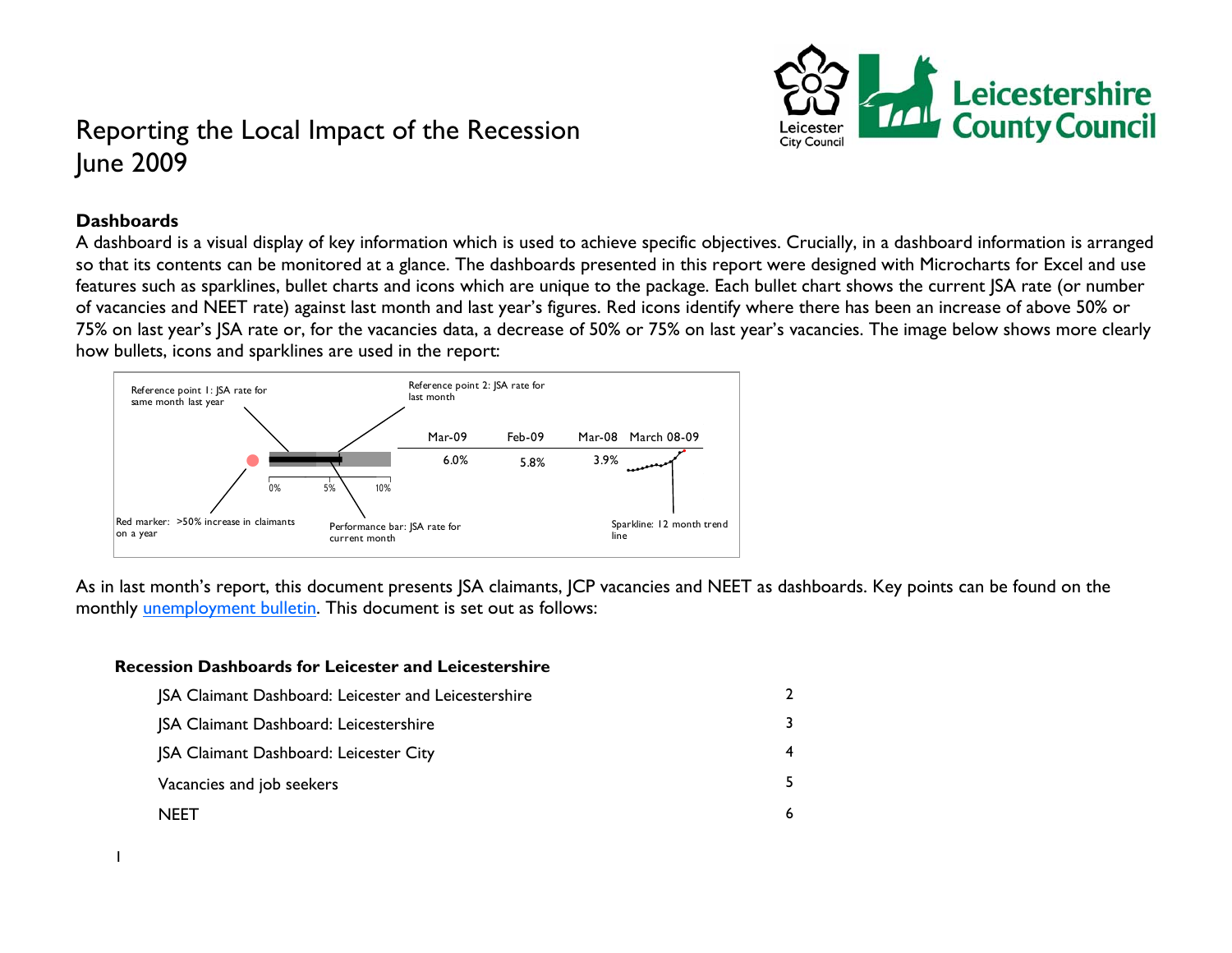

# **JSA Claimants in Leicester and Leicestershire: May 2009**



Source: Nomis, 2009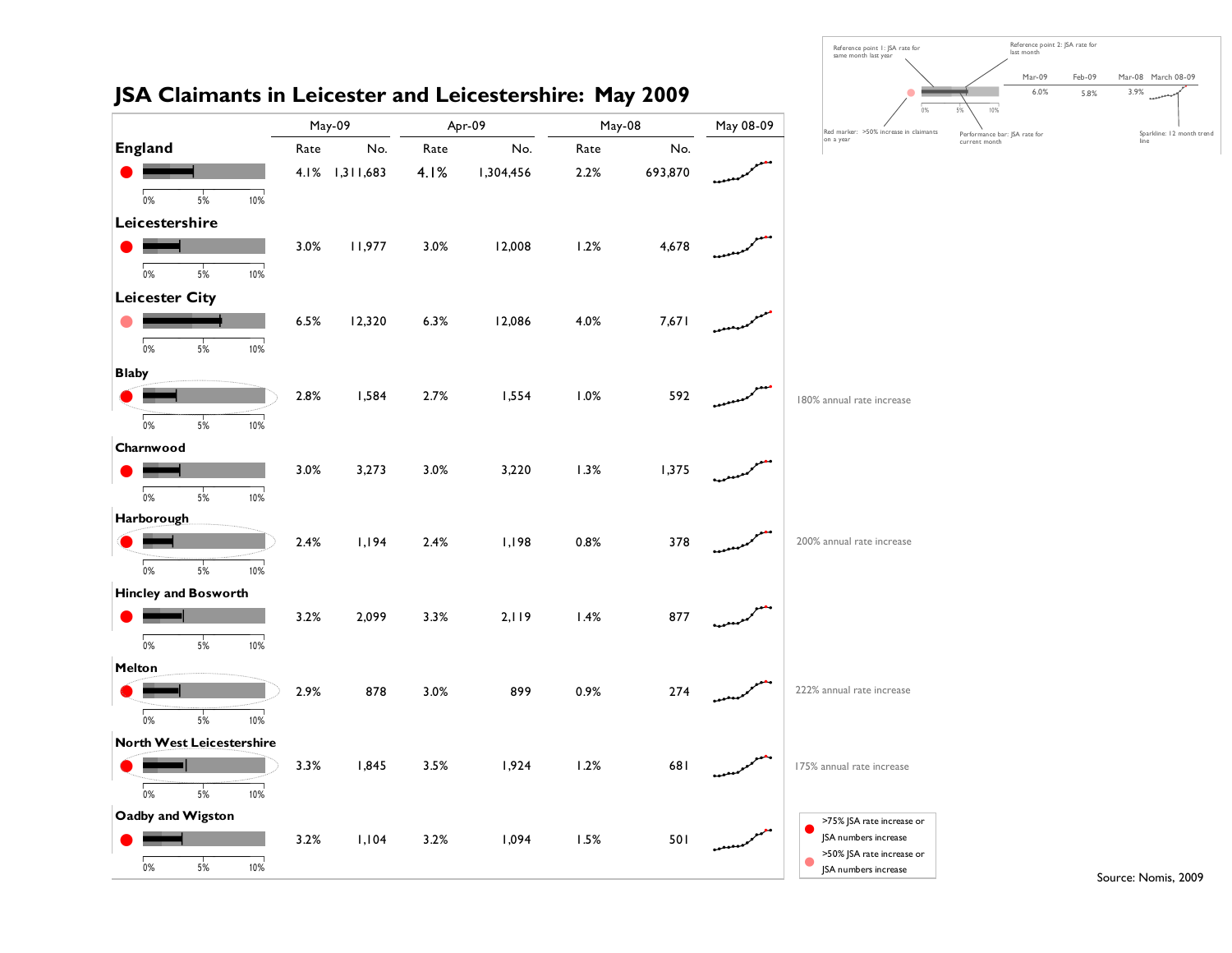

# **JSA Claimants in Leicestershire: May 2009**

## **Top 10 wards: JSA Rate May 2009**

| <b>Ward Name</b>          | <b>District</b>              | <b>ISA</b> rate |
|---------------------------|------------------------------|-----------------|
| I Loughborough Hastings   | Charnwood                    | 5.9%            |
| 2 Loughborough Lemyngton  | Charnwood                    | 5.9%            |
| 3 Greenhill               | North West Leicesterhsire    | 5.7%            |
| 4 Earl Shilton            | Hinckley and Bosworth        | 5.2%            |
| 5 Melton Egerton          | <b>Melton</b>                | 5.2%            |
| 6 Hinckley Trinity        | <b>Hinckley and Bosworth</b> | 4.9%            |
| 7 Coalville               | North West Leicesterhsire    | 4.9%            |
| 8 Millfield               | Blaby                        | 4.7%            |
| 9 Loughborough Shelthorpe | Charnwood                    | 4.6%            |
| 10 Hinckley Castle        | <b>Hinckley and Bosworth</b> | 4.5%            |

#### **Top 10 wards: JSA % point increase (May 08-09)**  Annual % point

| Ward Name                     | District                     | increase | <b>ISA Rate</b> |
|-------------------------------|------------------------------|----------|-----------------|
| I Melton Egerton              | Melton                       | 5.2%     | 3.4%            |
| 2 Greenhill                   | North West Leicesterhsire    | 5.7%     | 3.1%            |
| 3 Earl Shilton                | <b>Hinckley and Bosworth</b> | 5.2%     | 3.0%            |
| 4 Millfield                   | Blaby                        | 4.7%     | 2.9%            |
| 5 Hinckley Trinity            | <b>Hinckley and Bosworth</b> | 4.9%     | 2.8%            |
| 6 Coalville                   | North West Leicestershire    | 4.9%     | 2.8%            |
| 7 Loughborough Lemy Charnwood |                              | 5.9%     | 2.7%            |
| 8 Thurmaston                  | Charnwood                    | 4.4%     | 2.7%            |
| 9 Syston East                 | Charnwood                    | 3.6%     | 2.7%            |
| 10 Melton Craven              | Melton                       | 3.6%     | 2.7%            |
|                               |                              |          |                 |

0

 $\bullet$ 



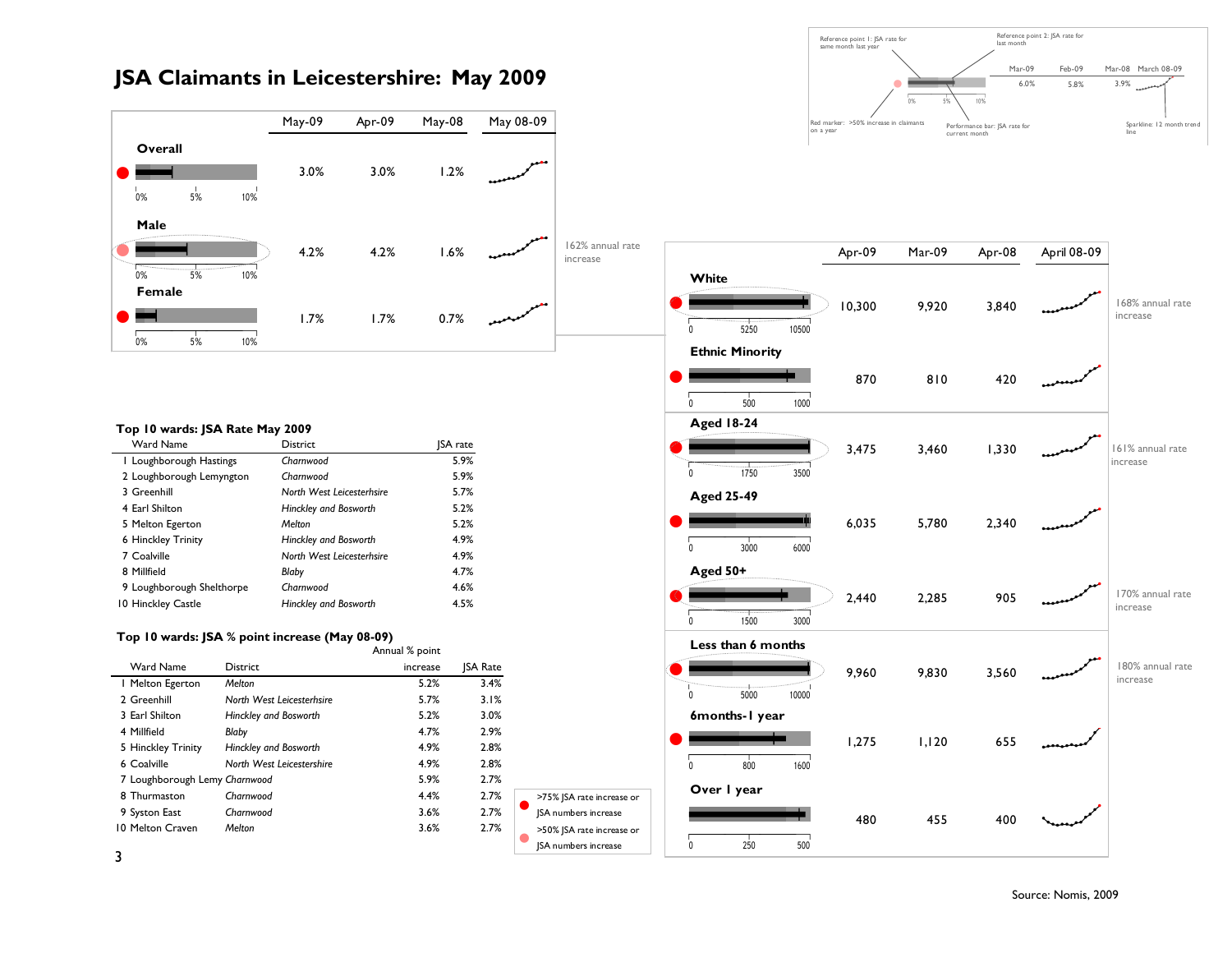

### **Top 10 wards: JSA Rate May 2009**

| <b>Ward Name</b>                    | <b>ISA</b> rate |
|-------------------------------------|-----------------|
| I Abbey                             | 8.8%            |
| 2 Charnwood                         | 8.6%            |
| 3 Spinney Hills                     | 8.3%            |
| 4 Freemen                           | 8.1%            |
| 5 New Parks                         | 8.1%            |
| 6 Braunstone Park and Rowley Fields | 7.9%            |
| 7 Beaumont Leys                     | 7.7%            |
| 8 Eyres Monsell                     | 7.6%            |
| 9 Coleman                           | 7.2%            |
| 10 Belgrave                         | 6.8%            |

## **Top 10 wards: JSA % point increase (May 08-09)**  Annual % point

|                                     |                 | $\lambda$ unique to point |
|-------------------------------------|-----------------|---------------------------|
| Ward Name                           | <b>ISA Rate</b> | increase                  |
| I Braunstone Park and Rowley Fields | 7.9%            | 3.6%                      |
| 2 Eyres Monsell                     | 7.6%            | 3.5%                      |
| 3 Freemen                           | 8.1%            | 3.1%                      |
| 4 Westcotes                         | 6.3%            | 3.0%                      |
| 5 Thurncourt                        | 6.2%            | 3.0%                      |
| 6 Abbey                             | 8.8%            | 2.9%                      |
| 7 Humberstone and Hamilton          | 5.6%            | 2.9%                      |
| 8 Fosse                             | 5.7%            | 2.7%                      |
| 9 New Parks                         | 8.1%            | 2.6%                      |
| 10 Aylestone                        | 5.0%            | 2.6%                      |
|                                     |                 |                           |

 $\bullet$ 

 $\bullet$ 



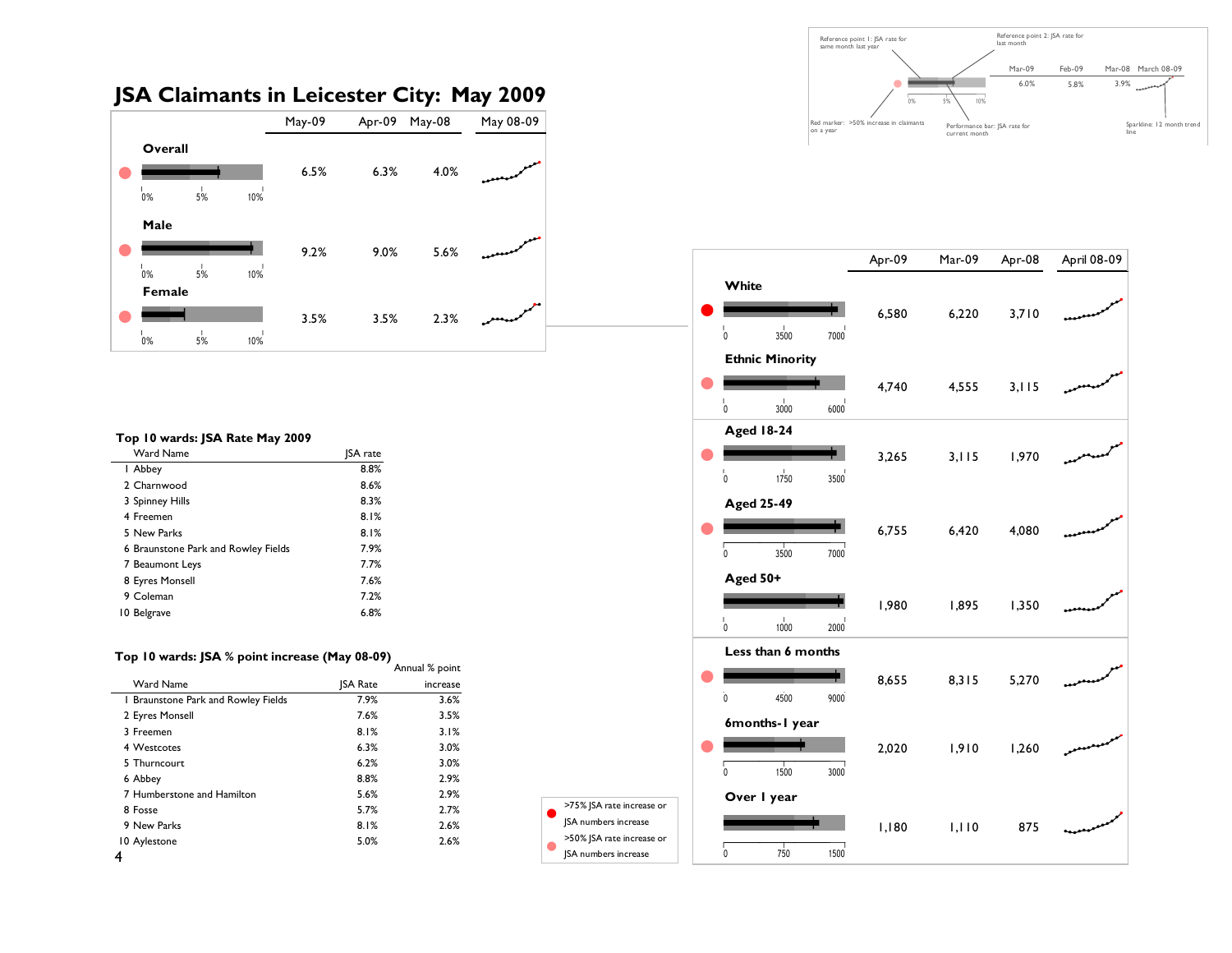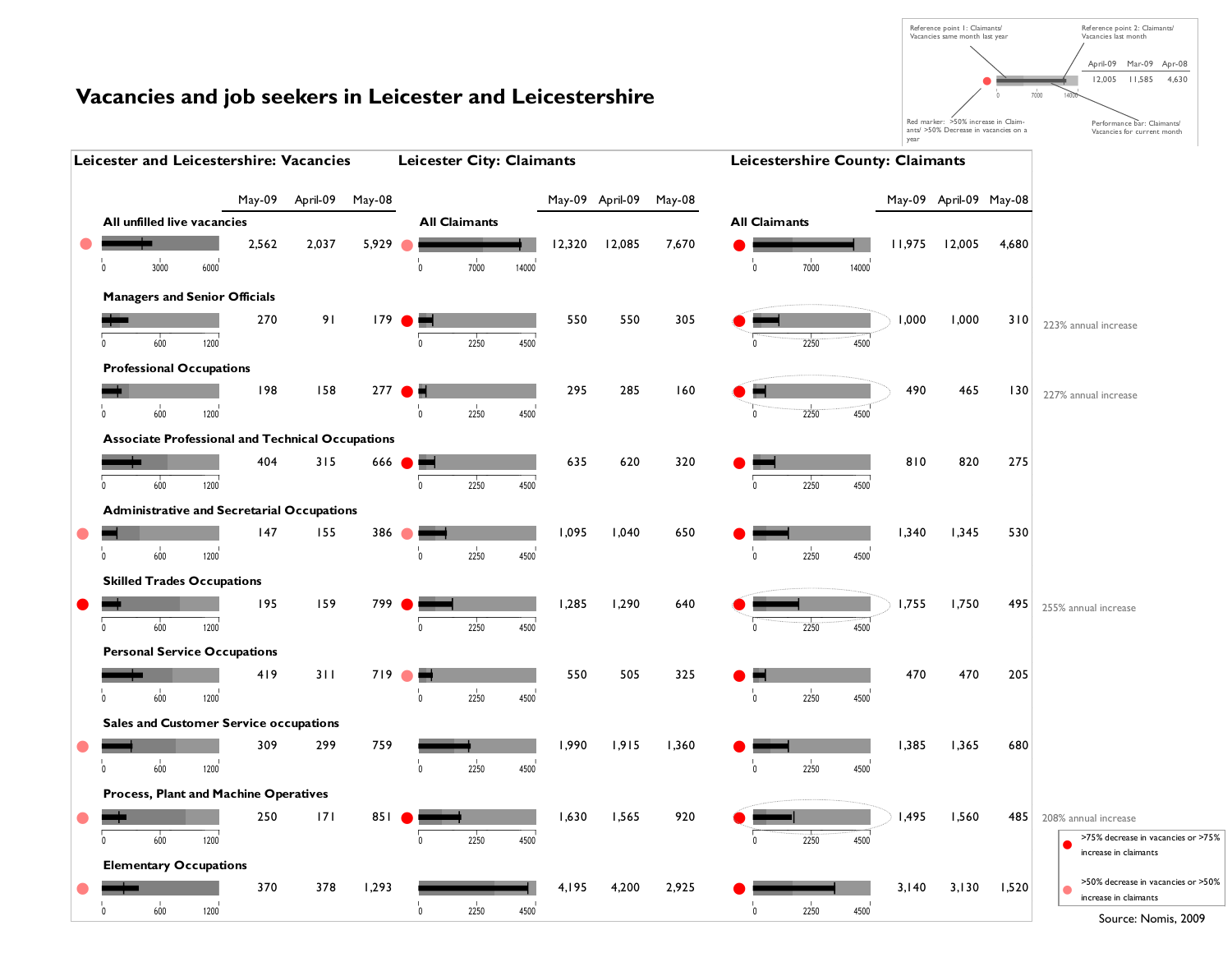# **NEET (16-18 year olds) in Leicester and Leicestershire**

### **Leicester City: Top 10 Wards**

| Leicester City: Top 10 Wards        | Leicestershire: Top 10 Wards |               |        |             |                  |                             |        |        |        |             |                  |
|-------------------------------------|------------------------------|---------------|--------|-------------|------------------|-----------------------------|--------|--------|--------|-------------|------------------|
|                                     | May-09                       | <b>May-08</b> | Apr-09 | NEETs (May) |                  |                             | May-09 | May-08 | Apr-09 | NEETs (May) |                  |
| I New Parks                         | 19.6%                        | 16.2%         | 18.6%  | 114         |                  | I Loughborough Ashby        | 16.0%  | 14.2%  | 17.1%  | 17          |                  |
| 2 Eyres Monsell                     | 18.3%                        | 18.5%         | 19.9%  | 70          |                  | 2 Loughborough Lemyngton    | 15.5%  | 11.7%  | 15.2%  | 24          |                  |
| 3 Freemen                           | 16.1%                        | 17.4%         | 16.3%  | 53          |                  | 3 Loughborough Hastings     | 14.2%  | 18.6%  | 9.2%   | 15          | $\rightarrow$    |
| 4 Westcotes                         | 14.6%                        | 16.5%         | 16.2%  | 9           |                  | 4 South Wigston             | 11.9%  | 7.9%   | 14.4%  | 16          | -                |
| 5 Braunstone Park and Rowley Fields | 14.4%                        | 17.1%         | 14.9%  | 92          |                  | 5 Loughborough Shelthorpe   | 11.2%  | 10.6%  | 11.9%  | 26          |                  |
| 6 Abbey                             | 12.8%                        | 16.5%         | 12.5%  | 58          |                  | 6 Market Harborough-Welland | 11.0%  | 1.3%   | 13.1%  | 23          | - 1              |
| 7 Aylestone                         | 12.6%                        | 12.9%         | 13.0%  | 39          |                  | 7 Sileby                    | 10.8%  | 6.4%   | 9.8%   | 10          |                  |
| 8 Beaumont Leys                     | 12.3%                        | 15.2%         | 14.2%  | 61          |                  | 8 Asfordby                  | 10.6%  | 9.5%   | 11.1%  | 25          |                  |
| 9 Fosse                             | 10.4%                        | 12.6%         | 9.8%   | 26          |                  | 9 Coalville                 | 10.3%  | 6.7%   | 11.9%  | 17          |                  |
| 10 Castle                           | 10.1%                        | 10.6%         | 10.5%  | 20          |                  | 10 Loughborough Storer      | 10.1%  | 5.1%   | 7.2%   | 8           | ₩                |
|                                     |                              |               |        |             | 15%<br>0%<br>30% |                             |        |        |        |             | 15%<br>30%<br>0% |



Source: Connexions Leicester Shire, 2009